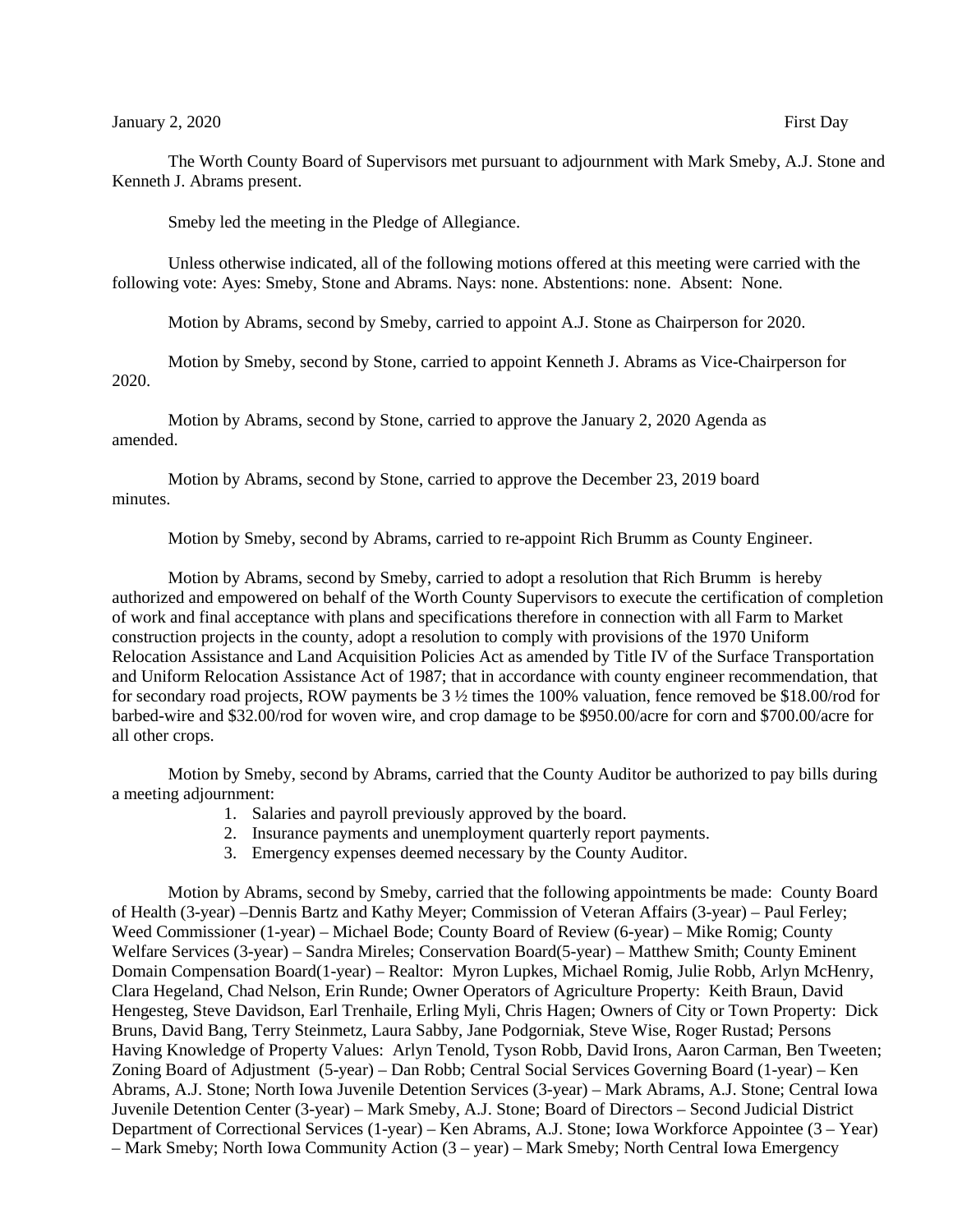Response Commission (3-year) – Mark Smeby, A.J. Stone; NIACOG(1-year) – A.J. Stone, Mark Smeby, Rick Scholbrock, Paul Norland; Transportation Policy Board(1-year) – Mark Smeby, Melissa Michaelis; NIACOG Revolving Loan Fund Committee (1-year) – Andy Helgeson; Regional II Transit Advisory Committee (3-year) A.J. Stone, Mark Smeby; Airport Zoning Ordinance Board of Adjustment (3-year) - Mike Dierenfeld; City of Manly – Board of Adjustment (5-year) – A.J. Stone; Upper Cedar Watershed Management Improvement Authority – Board of Directors (4-year) – Ken Abrams.

Motion by Smeby, second by Abrams, carried to approve the following claim:

Kleen Sweep Construction Service-ENG \$30,900.00

Motion by Smeby, second by Abrams, carried to approve the Annual Construction Evaluation

## **RESOLUTION #2020.01.02 CONSTRUCTION EVALUATION RESOLUTION**

**WHEREAS**, Iowa Code section 459.304(3) sets out the procedure if a board of supervisors wishes to adopt a "construction evaluation resolution" relating to the construction of a confinement feeding operation structure; and

**WHEREAS,** only counties that have adopted a construction evaluation resolution can submit to the Department of Natural Resources (DNR) an adopted recommendation to approve or disapprove a construction permit application regarding a proposed confinement feeding operation structure; and

**WHEREAS**, only counties that have adopted a construction evaluation resolution and submitted an adopted recommendation may contest the DNR's decision regarding a specific application; and

**WHEREAS,** by adopting a construction evaluation resolution the board of supervisors agrees to evaluate every construction permit application for a proposed confinement feeding operation structure received by the board of supervisors between February 1, 2020 and January 31, 2021 and submit an adopted recommendation regarding that application to the DNR; and

**WHEREAS,** the board of supervisors must conduct an evaluation of every construction permit application using the master matrix created in Iowa Code section 459.305, but the board's recommendation to the DNR may be based on the final score on the master matrix or may be based on reasons other than the final score on the master matrix;

## **NOW, THEREFORE, BE IT RESOLVED BY THE BOARD OF SUPERVISORS OF WORTH COUNTY** that the Board of Supervisors hereby adopts this construction evaluation resolution pursuant to Iowa Code section 459.304(3).

Date: January 2, 2020

Aaron Stone Jacki A. Backhaus Chair, Board of Supervisors County Auditor

ATTEST: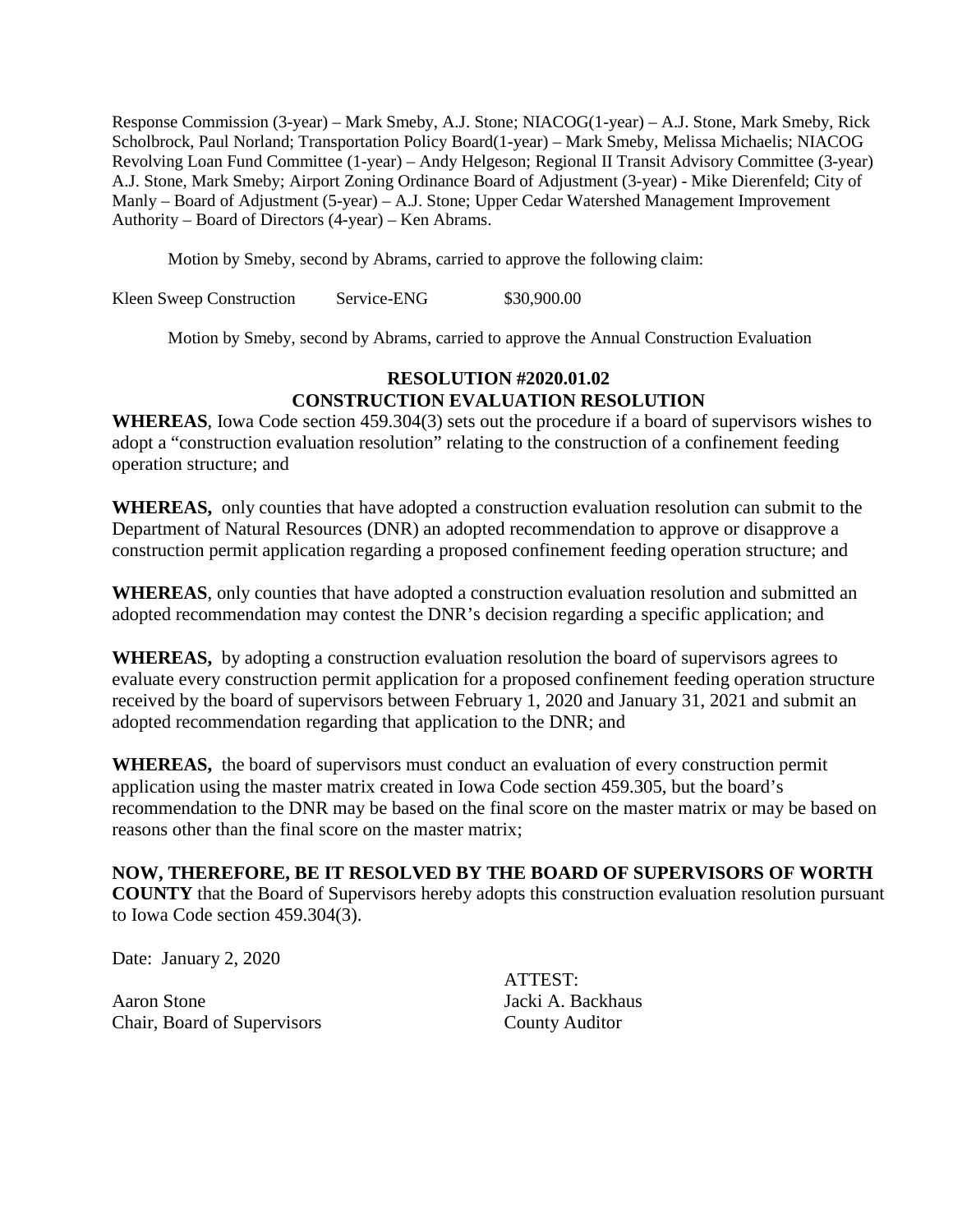Motion by Abrams, second by Smeby, carried to approve Resolution 2020.01.02.02:

## RESOLUTION 2020.01.02.02 WORTH COUNTY Resolution to Cancel Automatic Renewal

## A RESOLUTION OF THE BOARD OF SUPERVISORS OF WORTH COUNTY IOWA TO CANCEL AUTOMATIC RENEWAL OF OPERATION AND MAINTENANCE AGREEMENT

WHEREAS, Worth County, Iowa (the "Owner"), whose address is 1000 Central Avenue, Northwood, Iowa 50459 and PEOPLESERVICE, INC., and its successors and assigns ("PeopleService"), whose address is 209 South 19<sup>th</sup> Street, Suite 555, Omaha, Nebraska 68102-1758 entered into an Operation and Maintenance Agreement (the "Agreement") dated as of 12/27/2011 and renewed on 06/05/2017.

WHEREAS, pursuant to the terms in Article V of the Agreement, this Agreement shall remain in full force and effect until June 30, 2020.

WHEREAS, the Agreement shall automatically renew for successive terms of one (1) year each unless written notice of cancellation is given by either party to the other no less than ninety (90) days prior to the date of expiration.

NOW THEREFORE BE IT RESOLVED, that the Owner shall exercise its right to cancel the automatic renewal pursuant to the terms in Article V of the Agreement, effective June 30, 2020. The Auditor is here by directed to send written notice to the President of PeopleService Inc. advising them that Worth County is exercising their right as referenced above.

PASSED AND ADOPTED THIS 2<sup>ND</sup> DAY OF JANUARY, 2020.

| WORTH COUNTY IOWA                | ATTEST:               |
|----------------------------------|-----------------------|
| Aaron Stone                      | Jacki A. Backhaus     |
| Board of Supervisors Chairperson | <b>County Auditor</b> |

Motion by Smeby, second by Abrams, carried to approve the Worth County 19<sup>th</sup> Amendment Centennial Commemoration Proclamation.

Motion by Smeby, second by Abrams, carried to approve the compensation board's recommendation of a 3.0% increase for the attorney; 4.00% for the sheriff; 3.50% for auditor, recorder and treasurer and 0.0% increase for supervisors. Salaries of elected officials for FY20/21 will be Attorney - \$86,240; Auditor - \$58,747; Recorder - \$58,747; Treasurer - \$58,747; Sheriff - \$75,173; Supervisors - \$30,752; Supervisor Chair - \$31,252.

Motion by Abrams, second by Smeby, carried to approve the 2020 Wellness Agreement between Iowa State Association of Counties and Worth County.

Motion by Smeby, second by Abrams, carried to approve that \$13.25 remain the hourly rate paid by the courthouse for 2020.

Motion by Smeby, second by Abrams, carried that the Northwood Anchor and Manly Junction Signal be designated the official county newspapers for 2020.

Motion by Abrams, second by Smeby, carried to approve \$.575/mile as the mileage rate for 2020.

Motion by Smeby, second by Abrams, carried to approve the county daily meal reimbursement rate remain at \$35/day for 2020.

Motion by Abrams, second by Smeby, carried to approve payroll eligibility verification for Mindy Lund at \$13.25/hour as submitted by public health.